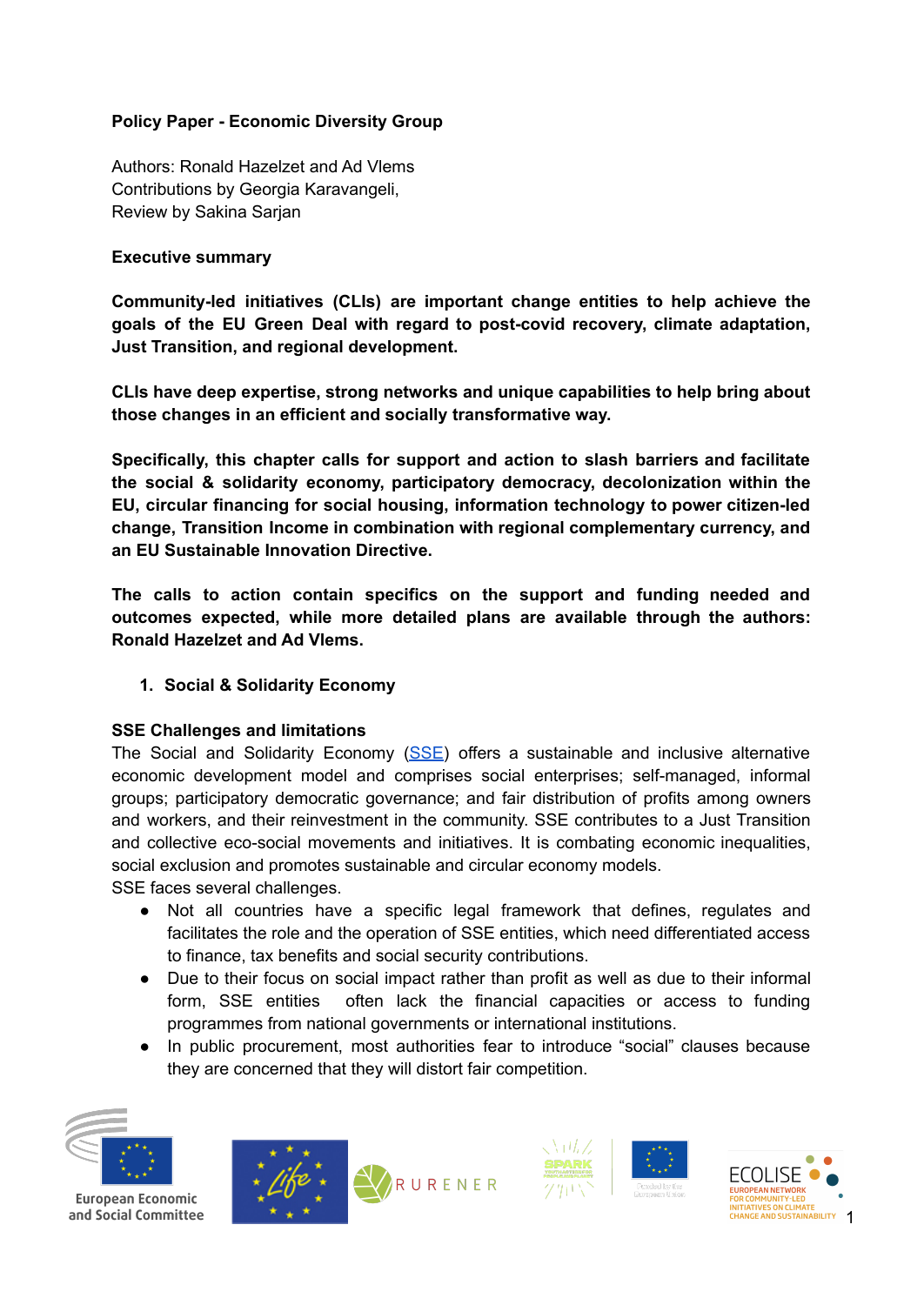● Assessment and dissemination of social and sustainable impacts by SSE entities is lacking, which hinder their visibility and credit.

#### **Actions taken by SSE entities**

SSE entities have combined their forces in national and international networks to promote the SSE model, to make visible its impacts and contributions to a Just Transition, to exchange knowledge and best practices among SSE practitioners and researchers, and to improve the regulatory and operational framework through policy advocacy. Examples of such networks of SSE are RIPESS [EUROPE](https://ripess.eu/en/), a recognised institutional European network of SSE networks and **REAS**, a network of networks of alternative and solidarity economy in Spain. At the Mediterranean level it is also worth to mention the [MedTOWN,](http://www.enicbcmed.eu/projects/medtown) initiative, that is led by the Spanish NGO Asamblea de [Cooperación](https://www.acpp.com/) por la Paz and aims at promoting the co-production of public social policies through with the support of SSE entities and the use of local currencies for the distribution of financial aid.

### **Calls to Action**

The European Union could direct several of its existing policies, programmes, and budgets toward support for the development of the Social and Solidarity Economy (SSE), which will make European society more resilient in these times of transition and uncertainty.

Moving beyond the Social Economy (SE) paradigm, the OECD and ILO are developing knowledge, positions and policies on SSE (including guides for legal frameworks, guides for social impact measurement, peer-learning partnerships).

Some of the most important initiatives for the improvement of the regulatory and operational framework of the SSE and the visibility of their impact are the following:

- The UN [Inter-Agency](https://unsse.org/) Task Force on SSE
- The Social [Economy](https://ec.europa.eu/social/main.jsp?catId=1537&langId=en) Action Plan leaded by the EU
- The OECD Global Action on [Promoting](https://www.oecd.org/cfe/leed/fpi-action.htm) SSE

RIPESS is a global network of [continental](http://www.ripess.org/who-are-we/about-ripess/?lang=en) networks of SSE, the EU could take the lead in SSE by adopting the following measures to boost the SSE model, sector and actors.

1. Support networking and exchange among SSE researchers, fund (action) research to measure and disseminate good practices in SSE and impacts achieved.

2. Invest in SSE education by government and academia and upskill SSE entities in participatory governance, digital, social, green and blue economy.

3. Make (local, smaller) public procurement more accessible to SSE entities through more flexible tendering processes and promote social innovation with the support of SSE entities

4. Involve SSE networks early in the design of EU programmes and national public programmes aimed at the greener economy, inclusive transition, and a resilient economy.

5. Invest more on circular economy projects with the support of SSE entities and the use of local/social/complementary currencies in the collection of waste, energy saving and social housing.

An interesting success story of social innovation in the sector of social housing that is initiated by two networks from North Europe is presented below as a source of inspiration and replication.









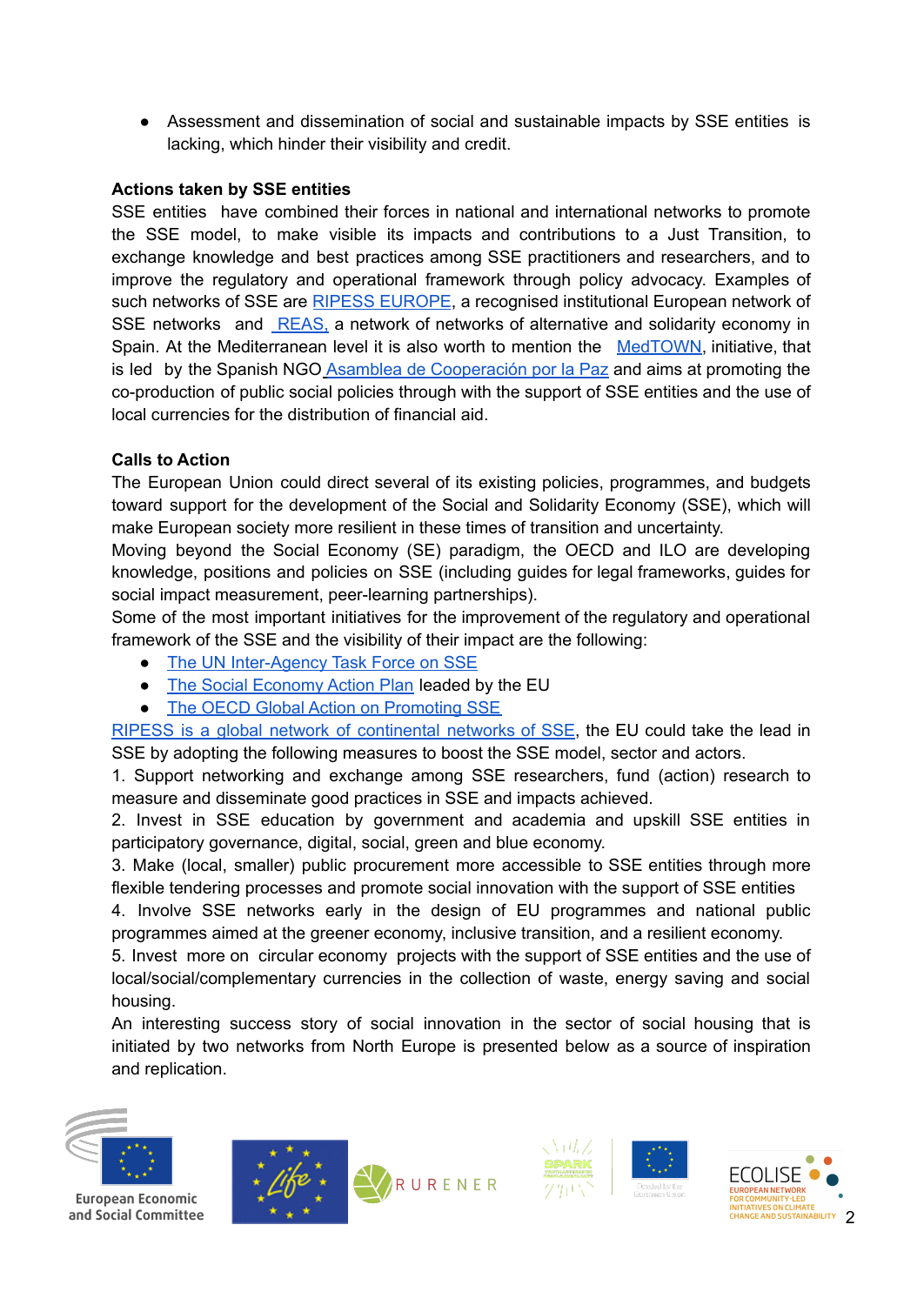#### *Circular financing for social housing: a success story worth replicating*

*Two specific SSE networks deserve special mention here, for their great, quantified impact and scalability: Mietshäuser Syndikat from Germany and VrijCoop from the Netherlands, two platforms that facilitate cooperative and solidarity housing associations. Between them, they have facilitated the construction of thousands of homes that are affordable, inclusive and sustainable.*

*Mietshäuser Syndikat (Rental Housing Association) in Germany, est. 1992, has a membership of 163 self-organized rental housing communities, with five to ten starting communities joining each year. MHS supports its members and facilitates older communities financing new communities with seed money for the difficult start-up phase. Once built, this real estate can never be traded or speculated with, thanks to the communities' by-laws.*

*VrijCoop, the MHS equivalent in the Netherlands, was founded in 2015, and has six members to date. In the same way, VrijCoop supports its members with legal and practical services, facilitates members financing members, and ensures its members' properties can never be sold or speculated with (through its mandatory veto power).*

*For many years, MHS members have financed start-up members, and VrijCoop members will do so as soon as their projects' financial maturity allows: as a project's loans are paid off and rental income remains the same, surpluses grow, which are then partly used for upkeep and partly used as seed money for starting communities.*

*Boekel Ecovillage, a VrijCoop member with 36 social rental houses, generates €300.000 in rental income per year. As mortgage paybacks drop over time, surpluses will become available for other VrijCoop members. Self-managed social housing communities are booming in the Netherlands (the City of Amsterdam aims for 10% of all new housing to be self-built and self-managed).*

*Suppose VrijCoop will have 100 similar members in 30 years, that would roughly mean €30 million in surpluses per year available for peer-to-peer housing community financing, which brings two major advantages:*

*1. Older communities support new communities with high-risk start-up loans shunned by banks.*

*2. When anything goes wrong, the communities help each other out! The banks don't need to step in. This is proven practice at MHS.*

*GLS Bank, a German ethical bank investing in cultural, social and ecological initiatives (assets: €7.7 billion) has financed 90 MHS/VrijCoop housing projects and not once did any project miss a monthly payment.*

*Thus, seed money for VrijCoop seems a wise and safe investment to set the wheel in motion in the Netherlands as well. Similar platforms elsewhere are: Le [CLIP](http://clip.ouvaton.org/) in France and [habiTAT](http://habitat.servus.at/) in Austria.*

### **2. Role of Information Technology and Online Platforms**

### **Introduction**

Information technology (IT) plays a crucial role in building communities and networks, sharing information, fostering innovation and disseminating good practices. Government,









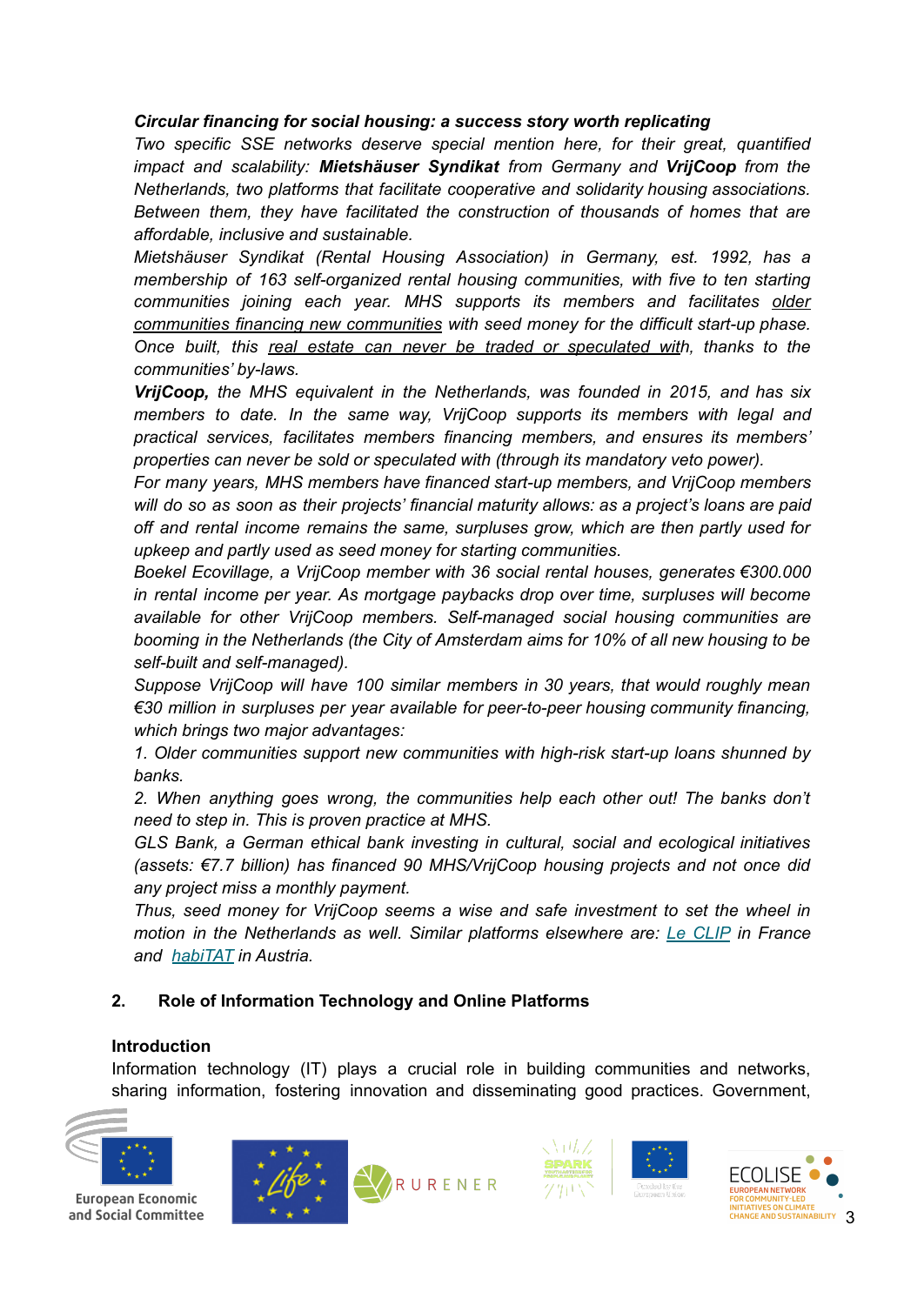industry, academic and civil society leverage the power of IT across sectors, disciplines and borders on a daily basis.

#### **Challenges**

Partly due to linguistic and cultural barriers, peer-to-peer grassroots knowledge sharing among private citizens remains a weak spot in our European knowledge ecosystem. Ecovillages and other Communities for Future have learned to live sustainably for decades. There is tremendous practical knowledge to reach all of the SDGs that is not yet shared on a digital platform. Spreading the knowledge that is already there, will make all communities in Europe more resilient to climate change and other world problems and can help in strengthening the local economy. New jobs can be created by sharing knowledge about sustainable solutions.

#### **Solutions**

The transition under the Green Deal stands to gain a lot of steam from bottom-up, proven, practical citizen actions in their daily lives and even more so if peer-to-peer grassroots knowledge sharing is boosted through an IT platform that is multilingual, cross-cultural, inclusive and engaging.

Not only will the physical impacts of the above citizen actions add up, it will also bolster citizen support for major public and private initiatives as we create and navigate the European transitions in the economy, energy, mobility, etc. IT can support any community in becoming a more resilient Community for Future. IT can also support new ways to practice and involve people in European democracies<sup>1</sup>.

### *Inspiring example in the making: Global Goals Community*

*One inspiring citizen-led initiative in this regard is the Global Goals [Community](https://globalgoalscommunity.eu/) (GGC). This platform is initiated by Boekel Ecovillage. GGC believes everyone can contribute to a better world for now and future generations. This community connects people with open-source practical solutions to reach all the United Nations' SDGs on a local level.*

*GGC has built and soft-launched a website for all 17 SDGs to connect citizens for sharing their grass roots solutions (a sort of green and social DIY Facebook).This website will first be available in English, the 24 EU languages, and later Chinese, Japanese, Russian, and Arabic.*

*Under SDG 13 (Climate Action), the UN campaign Race to [Resilience](https://racetozero.unfccc.int/race-to-resilience/) sets out to catalyse a step-change in global ambition for climate resilience and empower people and nature to not just survive climate shocks and stresses but thrive in spite of them.*

<sup>1</sup> as explained in the CfF Policy Paper Democratic [participation](https://drive.google.com/file/d/1ZgzXQdS_7rvXB1XGN-P5VF_mia5AOYXp/view?usp=sharing)









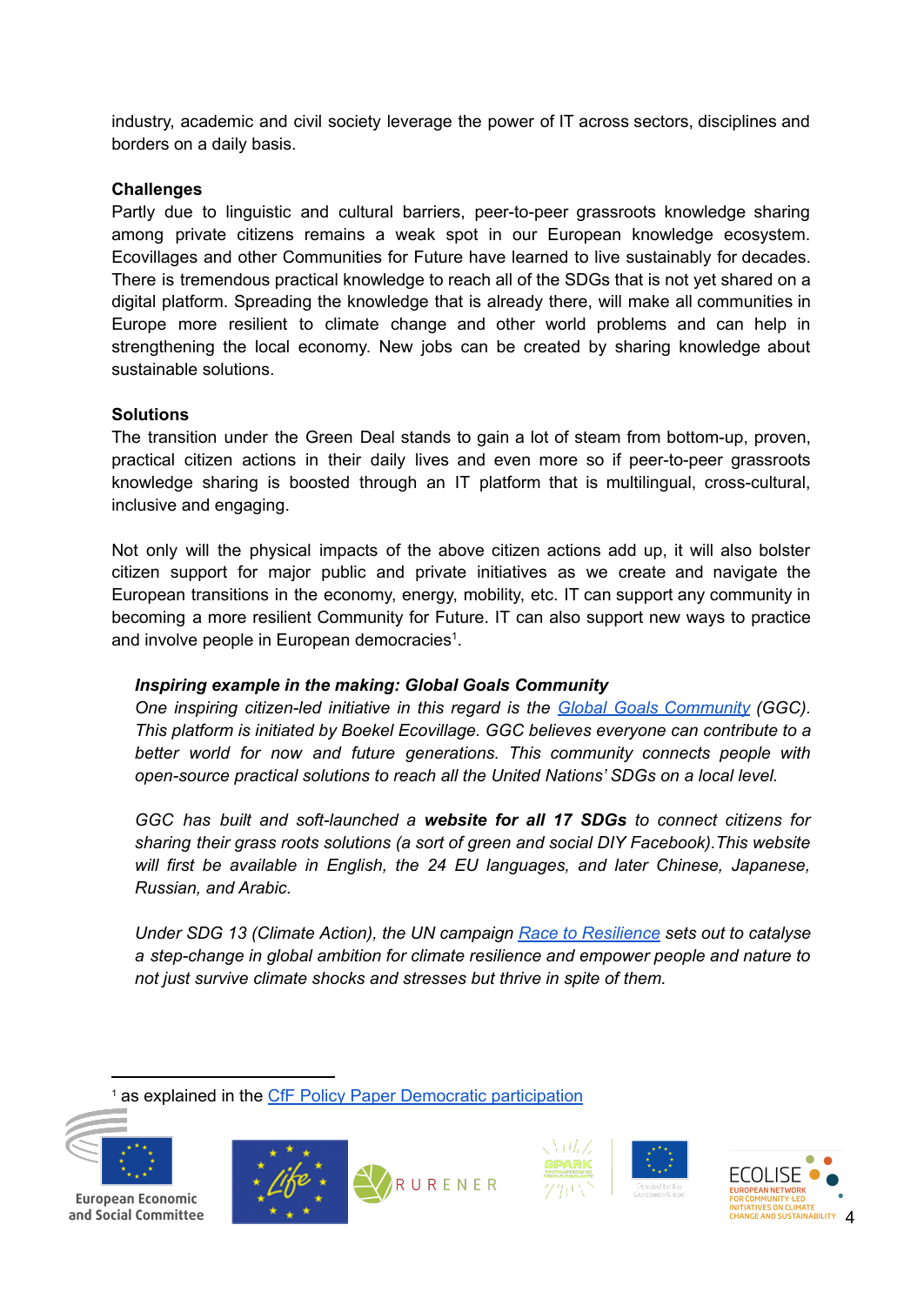*GGC has built and will soon launch an app for SDG 13. To quickly populate the app, solutions will be gathered from ecovillages, transition towns, permaculture experts and citizens. This content will also be made available in these same languages.*

*All of the practical Nature Based solutions that are explained in the CfF Policy Paper Working with Nature <sup>2</sup> will be implemented in the GGC platform.*

*The open-source knowledge shared through the app will be free for any individual and group to use to boost resilience to the shocks and stresses from climate change.*

*The following targets for 2026 have been set for the app:*

- 5*00 practical solutions for SDGs*
- *150 contributors*
- *500.000 people impacted*

*About 50 students and a dozen teachers from Fontys University of Applied Sciences of the Netherlands have contributed to the app through marketing research (citizens' knowledge, attitudes, concerns, preferences, lifestyles, triggers), design (UI, UX), programming and database construction, and a marketing plan for the app.*

### **Call to Action**

The EU is invited to:

- help promote the GGC website and app
- help translate the content into the 24 EU languages
- fund scale-up to professional management level (euro 300,000 for 2 fte for 5 years)
- fund the solutions that had the most impact
- help validate and disseminate outcomes from the GGC project

# **3. Fiscal Policy: Transition Income and Regional Complementary Currencies**

### **Challenges:**

The European Union faces several interconnected transition challenges:

1. The EU Green Deal needs evidence-based, high-impact projects to quickly roll out the greener economy and digitalisation parts of its post-covid recovery and transition agenda toward a more sustainable, resilient and equitable society, including the UN SDGs and Internation Panel Climate Change (IPCC) targets.

2. Accelerating wealth concentration diverts capital into stock market speculation and tax havens and away from productive investment in physical means of production, people's

<sup>2</sup> read the CfF Policy Paper [Working](https://drive.google.com/file/d/1uYw2iLbX0KyE8W1JWumTqEStHxtSvVlB/view) with Nature









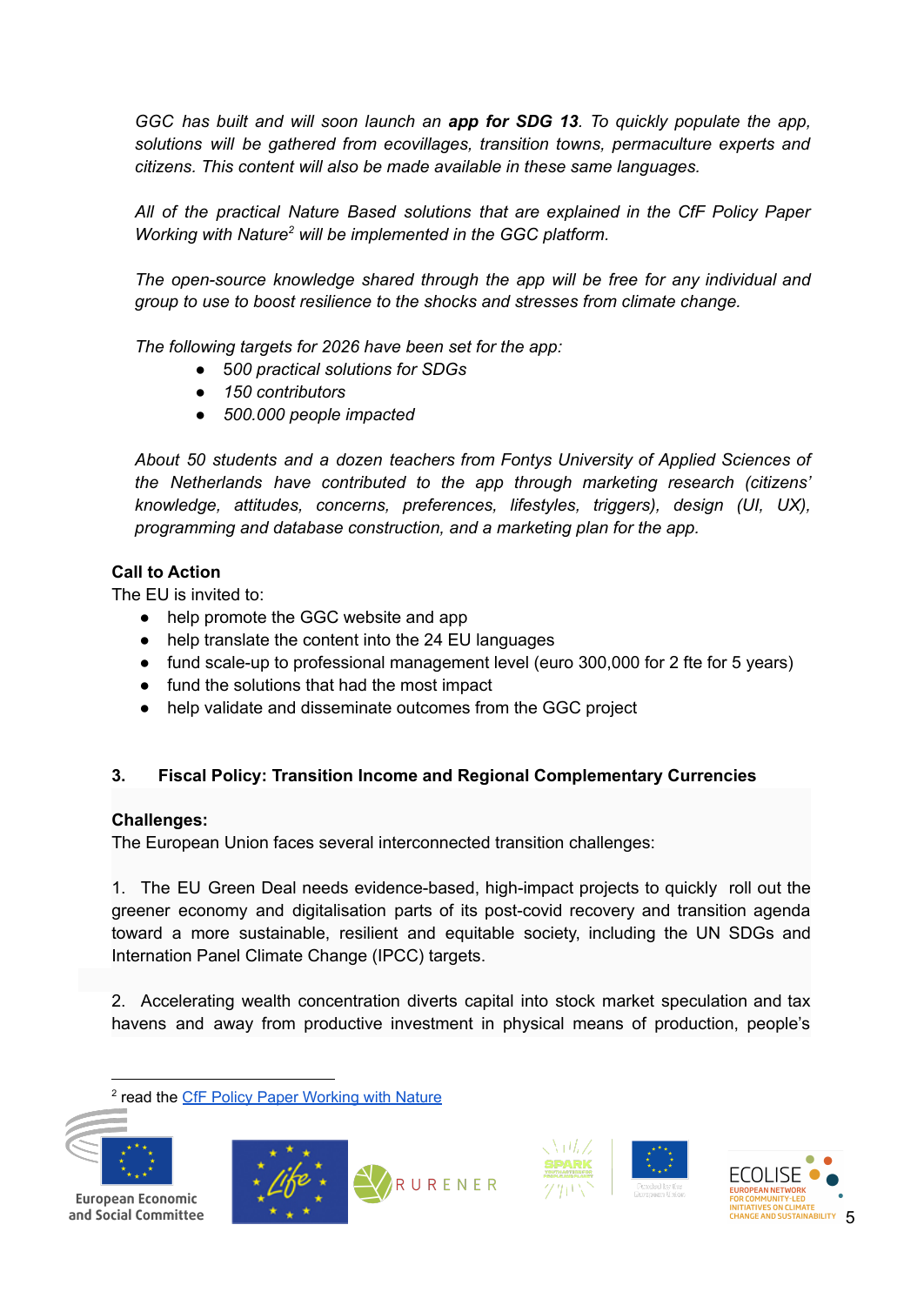housing and other assets that improve the real economy and quality of life. Transaction taxes and regional currencies may stem this outflow into the phantom economy.

3. Among many public and private stakeholders and entities, "transition pioneers", leaders in community-led initiatives, have a crucial role to play in projects, programs, systems and networks. These citizen-led, bottom-up, distributed and agile CLIs can drive transitions in construction, energy, mobility, community care, etc. Due to old-economy jobs to pay the rent, these transition pioneers' expertise is underutilized at this crucial moment in time.

# **A twin solution: Transition Income with Regional complementary currency**

**Transition Income (TI)**, a periodic cash payment conditionally delivered to groups of selected citizens, without a means-test and with the requirement to perform transition-related work, will help transform society to a desired end-state. Those recipients would be "transition pioneers", i.e. leaders and members of community-led initiatives such as ECOLISE's Communities for Future or Global Ecovillage Network members.

A Transition Income would free up those transition pioneers from old-economy work and unleash their expertise and experience to accelerate the Build Back Better process<sup>3</sup>.

An initiative group stands ready to take on a Transition Income pilot project:

- **Jack Cox**, an economist, university lecturer at the HAN New Values Institute, author of *The Butterfly Economy*, and proponent of a Social-Ecological Basic Income
- **Worldconnectors**, a cross-generational network of leading experts that develop global strategies for the goals of the UN Millennium Declaration and the Earth **Charter**
- **ECOLISE**, a metanetwork of ecovillages, transition towns and permaculture networks; with deep expertise in combating/mitigating climate change and building sustainable societies in every sense of the word, bundled in its *Communities for Future* programme.
- **GEN Europe**, a professional network of 100 leading ecovillages and regenerative communities in 26 European countries, part of the Global Ecovillage Network (GEN)

Between them, these initiative group members offer a vast knowledge bank and competence base to manage a Transition Income pilot project and monitor, analyse, validate and disseminate the outcomes.

# **Objective**

Organize a three-year Transition Income pilot project to achieve social, ecological and economic impacts. These impacts can be monitored through validation frameworks from trusted parties (partners and instruments within government, academia, consultancy, NGOs

<sup>&</sup>lt;sup>3</sup> The huge impact is also explained in the CfF Policy Paper Territorial / Bioregional Partnerships in the chapter on Place-based, circular and well-being economy.









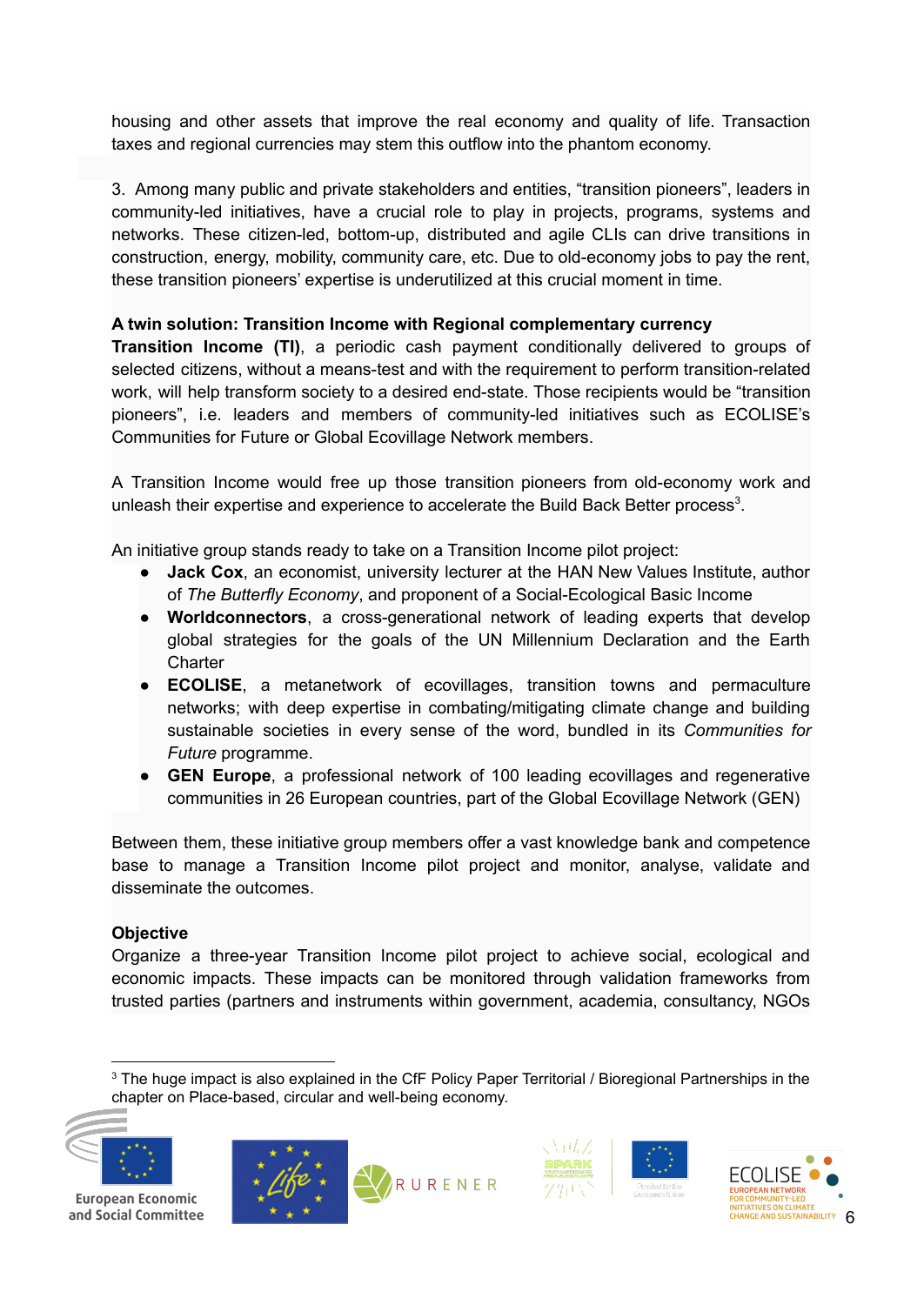have been identified). Participation would be open to the transition pioneers described above.

# **Implementation**

The project could be rolled out in three phases: a pilot phase of the 10 ecovillage initiatives in the Netherlands (year 1) and a bigger pilot phase for 100 CLIs across Europe (years 2-3), before finally extending to other communities, towns and cities (year 4 and after).

A draft implementation plan describing participants, conditions, criteria, knowledge partners, dissemination strategy, etc. is available.

# **Regional complementary currency**

A part of the TI is to be disbursed in a Regional Complementary Currency (RCC). RCCs have been shown to offer several advantages:

- RCCs reinforce the linkages between the ecovillages and their surroundings.
- RCCs (parallel to the euro) make local economies more resilient by stimulating micro, small and medium enterprises (MSMEs), boosting the local velocity of money, and contributing to the development of shorter supply chains and resilient circular economies 4 .
- The multiplier impact of an injection of euro-convertible Regional Complementary Currency (RCC) is enormous. In Santa Coloma de Gramenet (Spain), a local currency, the Grama, channels local subsidies granted by the City Council, thus activating local commerce. The local multiplier effect of the Grama in 2019 was 11,16 after 3 years of operations. In other words, an RCC injection worth  $\epsilon$  1 million will generate  $\epsilon$  11 million worth of economic activity in the real regional economy. In the last phase it is exchanged to euros and leaves the regional economy.<sup>5</sup>
- In the event of financial turmoil, regional currencies have acted as stabilizing floaters keeping the main economy on an even keel.

**The Province of Noord-Brabant in the southern Netherlands** already has a provincial-scale RCC (called '*Parel*', or pearl), mainly used in and around the city of Breda, where it originated. The well-designed and professionally managed local currency infrastructure would offer a reliable platform to scale up this RCC and monitor the effects of an RCC injection. The province is an economic powerhouse of manufacturing industry (Brainport), has a high percentage of SMEs, is known for its social cohesion, and home to nearly a dozen ecovillages and ecovillage initiatives, thus offering **ideal conditions for a pilot project combining Transition Income and Regional Complementary Currency.** Read more on Transition Income on the page of Boekel [Ecovillage.](https://www.ecodorpboekel.nl/transition-income/)

Read more on Regional [Complementary](https://www.ecodorpboekel.nl/regional-complementary-currency/) Currency on this page of Boekel Ecovillage.

<sup>5</sup> Basic income and Local [currency](https://basicincomefair.gg.go.kr/pdf/608a8c2e4563b.pdf) by Susana Martin Belmonte Scientific Coordinator MedTOWN Project - ACPP











<sup>4</sup> The Role of Complementary Monetary System as an Instrument to Innovate the Local Financial System, University of Córdoba, Spain 2020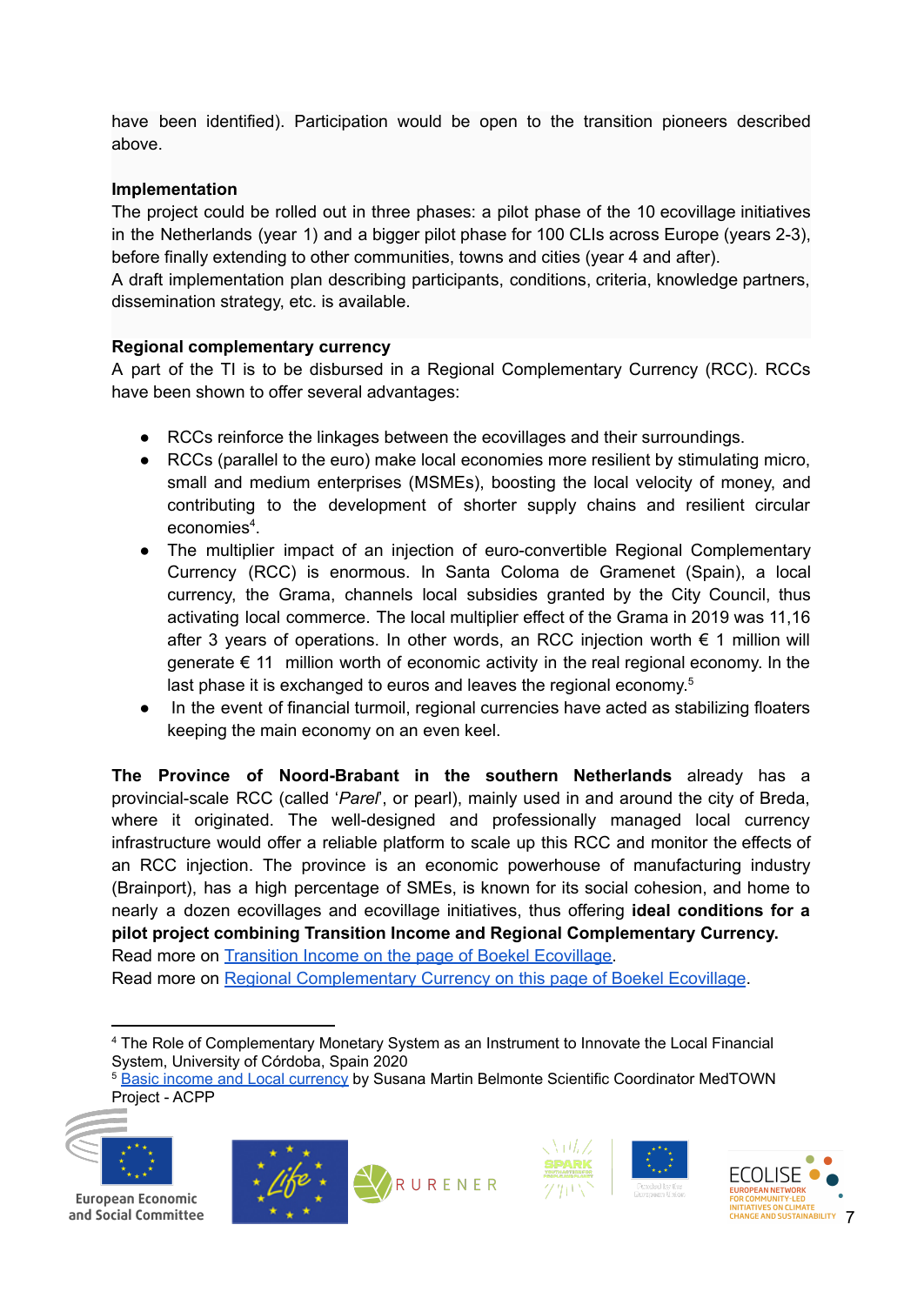# **4. Legislation to accelerate the transition to a sustainable society**

Conventional legislation regulates specific behavior, processes, designs and materials, by necessity based on current state of affairs and thus by definition not allowing for innovations. This creates a great hindrance to the implementation, dissemination of sustainable innovations (and even their development and investment, higher up in the pipeline).

This transition era calls for legislation that supports investment (confidence), research and development, experimentation, implementation, dissemination and mainstreaming of innovations for sustainability and resilience in the crucial decades ahead.

Transition-era legislation should lay down permanent principles (e.g. environmental care thresholds, best-current-state technology requirements) under which lower-level legislation, facilitation, inspection and enforcement may be designed and implemented.

An EU Sustainable Innovation Directive, modelled on the latest Dutch environmental legislation and planning methodology and framework, and informed by good practices from other EU member states, such as the recognition of intentional communities, could greatly contribute to innovative and expedient implementation of the EU Green Deal.

# *The Dutch Crisis and Recovery Act boosts legislative innovation and agility*

*The Dutch Crisis and Recovery Act (CRA; Crisis- en herstelwet, Chw) was proposed by the Dutch prime-minister and justice minister in 2008 when the financial crisis had just started, and took effect in 2010.*

*The CRA aimed to speed up projects in infrastructure, sustainability, energy and innovation (highways, bridges, city renewal, commercial/creative hubs, sustainable innovations, etc.).*

*The CRA lists selected projects (in an appendix regularly updated by ministerial decree) that are facilitated with blanket exemptions from certain permits, laws and regulations specified per project, and express judicial review if applicable, while leaving international obligations and commitments intact (EU law, treaties).*

*In December 2011, the CRA was extended, and in April 2013, the CRA was made permanent.*

*In May 2012, a cabinet review found that the CRA had resulted in acceleration and innovation of infrastructural processes and projects. To date, 26 Dutch laws have been updated as a result of successful experiments under the CRA.*

*At the time of its introduction, the CRA's appendix listed 58 projects. By June 2021, these have grown to 150+ projects (admittedly, these Dutch projects are not all transition-driven).*

*Boekel Ecovillage, an ECOLISE member, was included from the very beginning in the CRA's appendix. The ecovillage was granted exemption from the country's strict and detailed building code, which meant that innovative construction materials, building systems and architectural features could be used in the ecovillage. If these work well, the building code will be amended.*